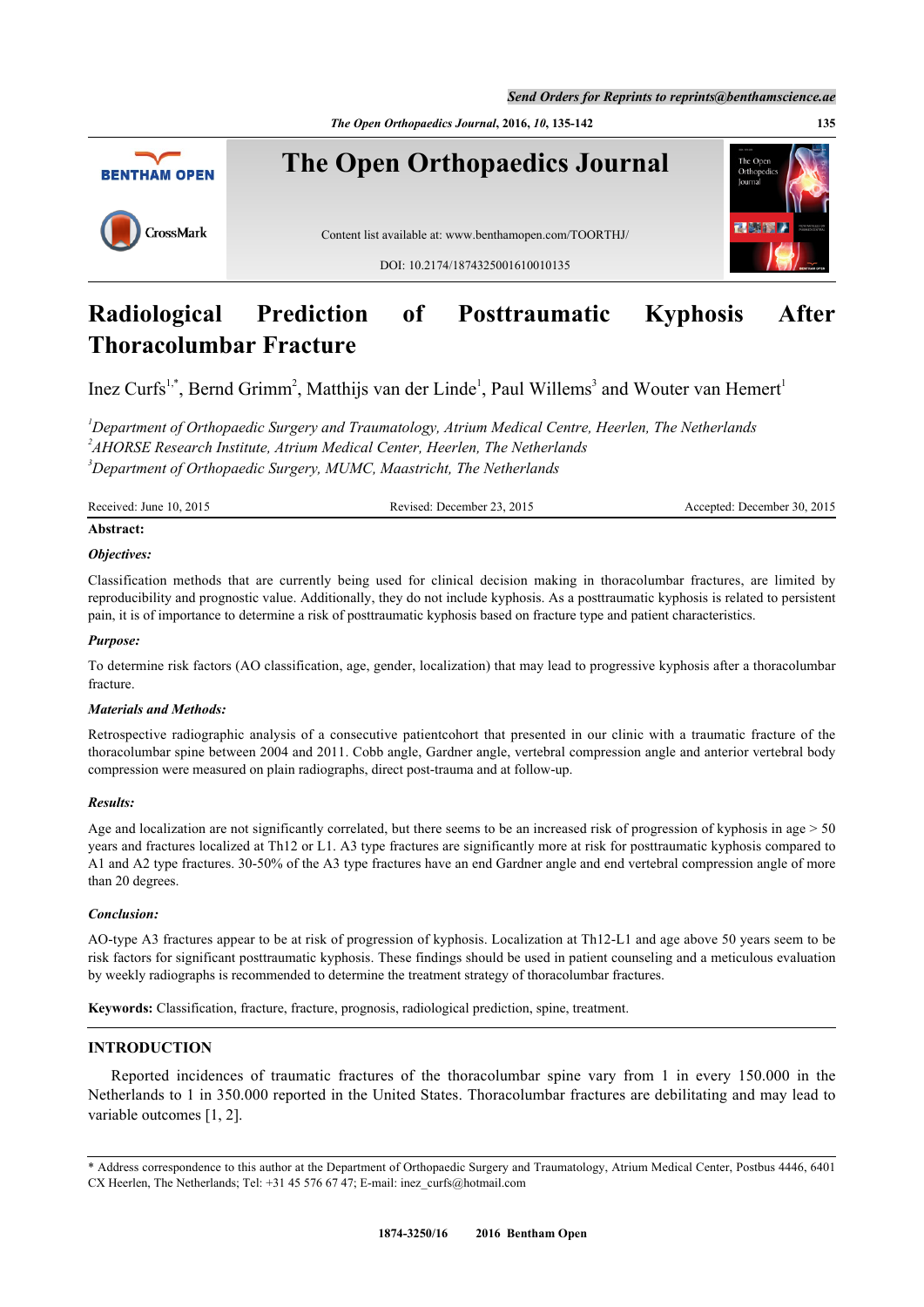Historical series, before the introduction of surgical stabilization, showed deleterious results of conservative treatment [[3](#page-6-2)[, 4](#page-6-3)]. These disappointing results may have been due to limited information from imaging as in more recent series with better selection criteria based on advanced imaging the results have improved dramatically [\[5](#page-7-0) - [8](#page-7-1)].

On these imaging criteria, various classification systems have been based. Denis based his classification on the three column theory: anterior-middle-posterior column as assessed on CT-scan. Both AO and Denis classify the fractures to their morphology, resulting in following types: 1) compression type, including burst; 2) distraction type; 3) rotational type [\[9](#page-7-2)]. All currently used classification methods have variable or unknown reproducibility (intra- and inter-observer validity) and do not include a reliable estimation of prognosis for the determination of the best treatment [\[10](#page-7-3)]. Because of these limitations in 2007 the ThoracoLumbar Injury Classification and Severity score (TLICS) was developed, in which not only fracture morphology, but also fracture mechanism has been incorporated. Furthermore, this classification pays attention to the neurological status of the patient and the integrity of the posterior ligament complex [\[11](#page-7-4)].

The loss of sagittal balance due to an increased kyphosis is believed to be the main cause of posttraumatic spinal problems with concurring pain [[12\]](#page-7-5). Bergstrom *et al.* [\[13](#page-7-6)] studied late sequelae of spinal fractures and found that there is no evidence that the bony injury to the vertebral column itself influences the development of late scoliosis or lordosis, however, vertebral bony injury may induce the development kyphosis. Secondary treatment of kyphotic deformity is challenging and often disappointing[[14](#page-7-7)]. None of the prior mentioned classification methods have incorporated parameters to evaluate vertebral kyphosis or height loss as possible predictors of secondary kyphotic deformity.

Several methods are available to evaluate kyphosis on radiological exams. The Cobb angle, Gardner angle, vertebral compression angle (VCA) and anterior vertebral body compression (AVBC) percentage Fig. (**[1](#page-1-0)**) have been described as useful and reliable measurements in the evaluation of thoracolumbar fractures [\[15](#page-7-8) - [17\]](#page-7-9).

The purpose of this study is to investigate whether it is possible to predict the fractures at risk for a progressive angular kyphosis, by means of radiologic features, age, localization or classification.

<span id="page-1-0"></span>

**Fig. (1).** Illustration of measurements (**a**). Cobb angle; (**b**). Gardner angle; (**c**). Vertebral compression angle; (**d**). Anterior vertebral body compression percentage

# **MATERIAL AND METHODS**

A consecutive series of 104 patients who presented with a traumatic thoracolumbar fracture between 2004 and 2011, were included for evaluation. We excluded patients older than 70 years, and patients who received surgical treatment. Furthermore spontaneous fractures, fractures after minor trauma or patients with proven osteoporosis were excluded. After exclusion there were 63 patients left for evaluation.

Data was collected from patient files. We searched for age, gender, date and mechanism of trauma, treatment, BMI and bone density. However, no information about weight, height or BMI was available, and just in a few patients a DEXA scan was performed.

Plain radiographs of the thoracolumbar spine directly post trauma and at a minimum follow-up of 6 weeks (mean 13 weeks, range of 6-38 weeks) were compared retrospectively. Based on the radiographs, the fractures were classified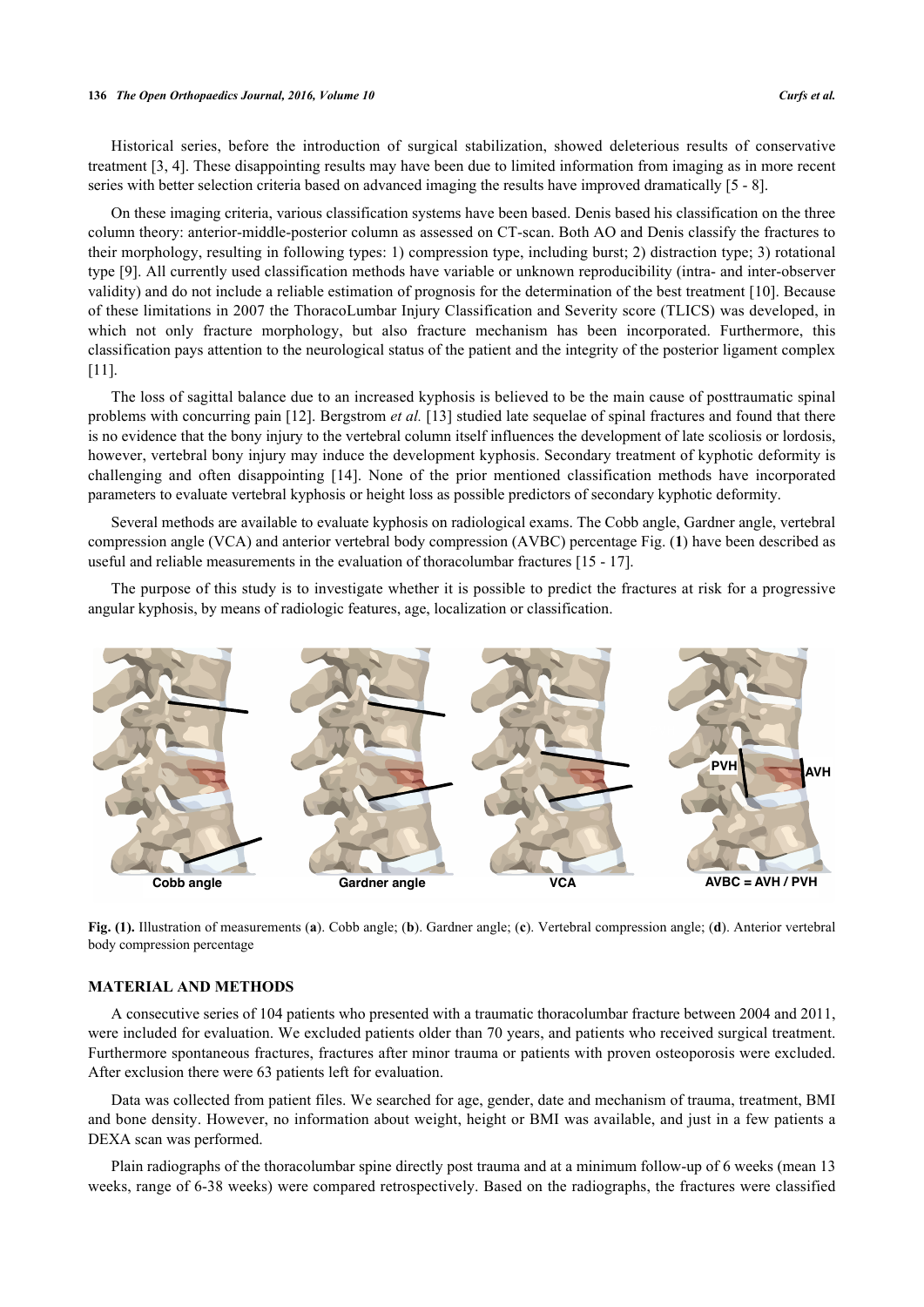according to the AO classification [\[9\]](#page-7-2) using available CT. Additionally, the following measurements were performed using plain radiographs (Fig. **[1](#page-1-0)**) [[15\]](#page-7-8).

- 1. Cobb angle (defined as the angle formed between a line drawn parallel to the superior endplate of 1 vertebra above the fracture and a line drawn parallel to the inferior endplate of the vertebra 1 level below the fracture)
- 2. Gardner angle (defined as the angle formed from lines drawn parallel to the lower endplate of the fractured vertebra and the upper endplate of the adjacent cephalad vertebrae)
- 3. Vertebral compression angle (VCA; defined as the angle between lower and upper border of fractured vertebra) and
- 4. Anterior vertebral body compression percentage (AVBC; The ratio of the AVH to PVH. AVH is measured from the anterosuperior corner of the vertebra to the anteroinferior corner, and PVH is measured from the posterosuperior to posteroinferior corner)

Retrospective analysis of the radiographs (classification according to AO, as well as the measurements) was performed by the first author, who was blinded to the patients, primary classification and treatment decision.

# **Statistics**

Data analysis was performed using Statistical Package for the Social Science (SPSS) 17.0 (Chicago, Illinois, USA). Subgroups were stratified for age ( $\leq 50$  and  $\geq 50$ ), localization (Th10-11, Th12, L1, L2 and L3-5) and classification (A1, A2, A3, and B). Differences of the mean of age, localization, and classification with the end values and the differences between start and end values (Δ) were checked among groups using ANOVA and *t*-test. Level of significance was set at  $p < 0.05$ .

#### **RESULTS**

Thirty-three men and thirty women, with a mean age of 46.5 years (range 14-70 years) were treated for 73 spinal fractures, 54 uni- and 9 multi-segmental. Seventy-three % of the fractures were localized at L1 or T12. Demographics and fracture characteristics are listed in Table **[1](#page-2-0)**.

All patients received conservative treatment, consisting of analgetics, physiotherapy (exercise) and 55 patients were immobilized with spinal cast or brace.

Seven of the 63 patients have had a DEXA scan, with normal outcome or mild osteopenia. From one of the patients the BMD value of the lumbar spine was not measured because of a cast. The mean BMD value of the lumbar spine in the other six patients is 0,985 g/m2, with a range between 0,884 g/cm2 and 1,198g/cm2.

<span id="page-2-0"></span>

| <b>Number of patients</b>  | 63                |                 |                  |        |       |
|----------------------------|-------------------|-----------------|------------------|--------|-------|
| <b>Number of fractures</b> |                   |                 |                  |        |       |
| <b>Sex</b>                 | 33 M              | 30 F            |                  |        |       |
| Age (range)                | Mean 46.5 (14-70) | $29p < 50$ year | $34p > 50$ years |        |       |
|                            |                   | Multi 9         |                  |        |       |
| <b>Segments</b>            | Uni 54            | (19 fractures)  |                  |        |       |
| Level                      | Th $10/11(6)$     | Th12(23)        | L1(30)           | L2(10) | L3(4) |
| <b>Classification</b>      | A $1(48)$         | A2(9)           | A3(13)           | B(3)   | C(0)  |

**Age**

Patients with age above 50 were compared to parameters of patients younger than 50 years of age. With age above 50 years, all angles increased more over time than patients younger than 50 years of age, however, these findings were not significant. Results are summarized in Table **[2](#page-3-0)**. The end anterior vertebral body compression was significantly lower for the older patients. The mean end AVBC was 63% and 55% respectively for the group of patients younger than 50 years and patients above 50 years of age (*t*-test *p*=0.02). For patients above 50 years, the mean delta AVBC was 6% compared to 4% for patients < 50 years.

# **Localization**

Most of the fractures were localized at Th12 or L1. For the comparison, three groups were made: Th12, L1 and all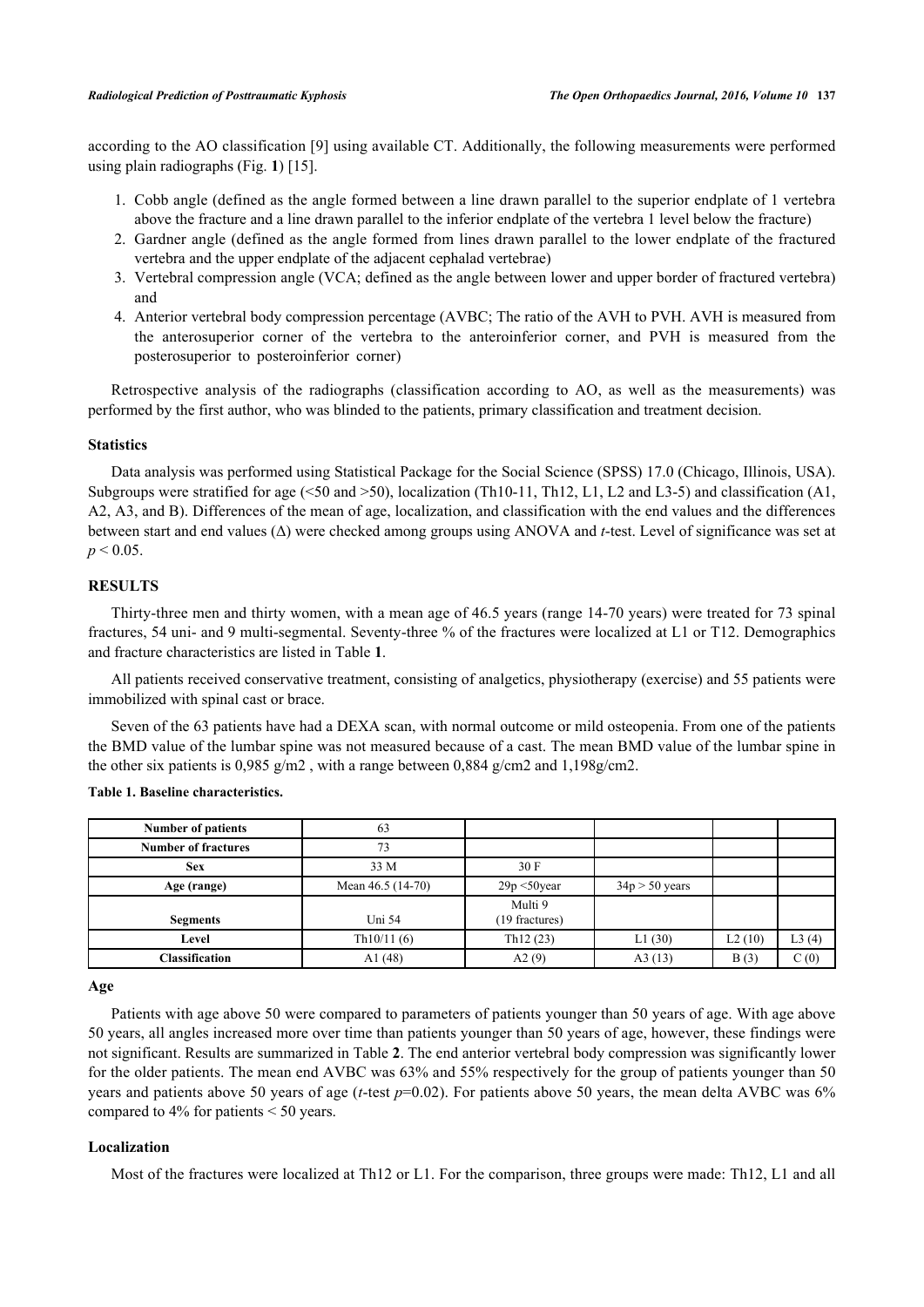the other levels (Th10-11, L2-3-4-5). As Cobb angle is in normal anatomy the highest at the thoracolumbar junction, this parameter was not used for comparison.

# <span id="page-3-0"></span>**Table 2. Delta values of angles and AVBC of patients <50 years compared to patients >50 years. Mean, standard deviation and range are visible in table.**

|                   | Age > 50 |           |              |            | Age < 50 |      |            |               |      |           |  |              |
|-------------------|----------|-----------|--------------|------------|----------|------|------------|---------------|------|-----------|--|--------------|
|                   | Mean     | <b>SD</b> | <b>RANGE</b> |            |          |      |            |               | Mean | <b>SD</b> |  | <b>RANGE</b> |
|                   |          |           | <b>MIN</b>   | <b>MAX</b> |          |      | <b>MIN</b> | MAX           |      |           |  |              |
| Delta Cobb $(°)$  | 3,43     | 5,22      | -4           | 18         | 1,28     | 4,08 | $-8$       |               |      |           |  |              |
| Delta Gardner (°) | 3,78     | 5,71      | -2           | 19         | 2,33     | 4,63 | $-1$       |               |      |           |  |              |
| Delta VCA $(°)$   | 2,68     | 4,37      | -0           |            | 1,22     | 4,06 | $-12$      |               |      |           |  |              |
| Delta AVBC (%)    |          |           |              |            |          | Ō    | -8         | $\mathcal{L}$ |      |           |  |              |

There was a trend towards worse end VCA for fractures localized at Th12 or L1 (p 0.06). Mean end VCA was 13.09 and 13.83 for Th12 and L1 respectively, compared to an end VCA of 10.95 degrees for the other levels. Delta VCA angle seemed worse in fractures localised at Th12. A significant worse end gardner angle was found for fractures localized at Th12 or L1 compared to the other levels (Th12 14.9 degrees, L1 15.9 degrees, other levels 11.0 degrees). However, also gardner angle is influenced by normal anatomy already, and the delta gardner angle did show comparable outcome for all levels. No differences were found concerning the anterior vertebral body compression percentage. See overview of the results in Table **[3](#page-3-1)**.

<span id="page-3-1"></span>**Table 3. Overview of delta and end Gardner and VCA angles and AVBC percentage associated with localization. Mean values and standard deviation are shown.**

|                      | Th12  |           | L1    |           | Th11, L2-L5 |           |  |
|----------------------|-------|-----------|-------|-----------|-------------|-----------|--|
|                      | Mean  | <b>SD</b> | Mean  | <b>SD</b> | Mean        | <b>SD</b> |  |
| Delta Gardner (°)    | 3,35  | 5,58      | 2,26  | 5.18      | 3,45        | 5,06      |  |
| Delta VCA $(^\circ)$ | 2,0   | 4,80      | 1,27  | 4,23      | 2.95        | 3,61      |  |
| Delta AVBC (%)       |       | Q         |       |           |             |           |  |
| End Gardner $(°)$    | 14,91 | 7.83      | 15,93 | 7.09      | 10.95       | 7,32      |  |
| End VCA $(^\circ)$   | 13,09 | 6,16      | 13.83 | 4.94      | 10.95       | 4,25      |  |
| End AVBC $(\% )$     | 66    | 13        | 61    | 12        | 63          | 0,12      |  |

#### **Classification**

Most fractures were classified as AO type A1. Three fractures were classified as B-type fractures. These fractures were probably misdiagnosed. However it were only three fractures, radiological outcome was quite similar to A3 type fractures.

With regard to end kyphosis angles, AO type A1 had best outcome, followed by AO type A2 and AO type A3/B showed worst outcome. All parameters were significantly worse for AO type A3 compared to A1. Results are shown in Table **[4](#page-3-2)**.

<span id="page-3-2"></span>**Table 4. End values of angles and compression percentage compared to classification. Mean, standard deviation and range are shown.**

|                       | ${\bf A1}$      |              |            | A2            |                |            | A <sub>3</sub> |              |            |
|-----------------------|-----------------|--------------|------------|---------------|----------------|------------|----------------|--------------|------------|
|                       | Mean            | <b>RANGE</b> |            | Mean          | <b>RANGE</b>   |            | Mean           | <b>RANGE</b> |            |
|                       | (SD)            | <b>MIN</b>   | <b>MAX</b> | (SD)          | <b>MIN</b>     | <b>MAX</b> | (SD)           | <b>MIN</b>   | <b>MAX</b> |
| End Cobb $(^\circ)$   | 10,08(7,83)     | $-20$        | 28         | 11.3<br>(9,6) |                | 30         | $16*$          | 4            | 30         |
| End Gardner $(°)$     | 12,17<br>(5,94) | $-8$         | 23         | 13,3<br>(5,5) | 6              | 23         | $20,69*$       | 4            | 33         |
| End VCA $(°)$         | 11,06<br>(3,86) | 3            | 22         | 12,8<br>(4,0) | $\overline{7}$ | 21         | $17,46*$       | 8            | 28         |
| End AVBC $(\% )$<br>. | 67<br>(10)      | 45           | 81         | 65<br>(3)     | 63             | 67         | $53**$         | 43           | 70         |

(\* *p* value < 0.05, \*\* =  $p$  < 0.01).

End Gardner angle was 12.1 degrees for A1 type fractures, compared to 20.7 degrees for A3 type. Also the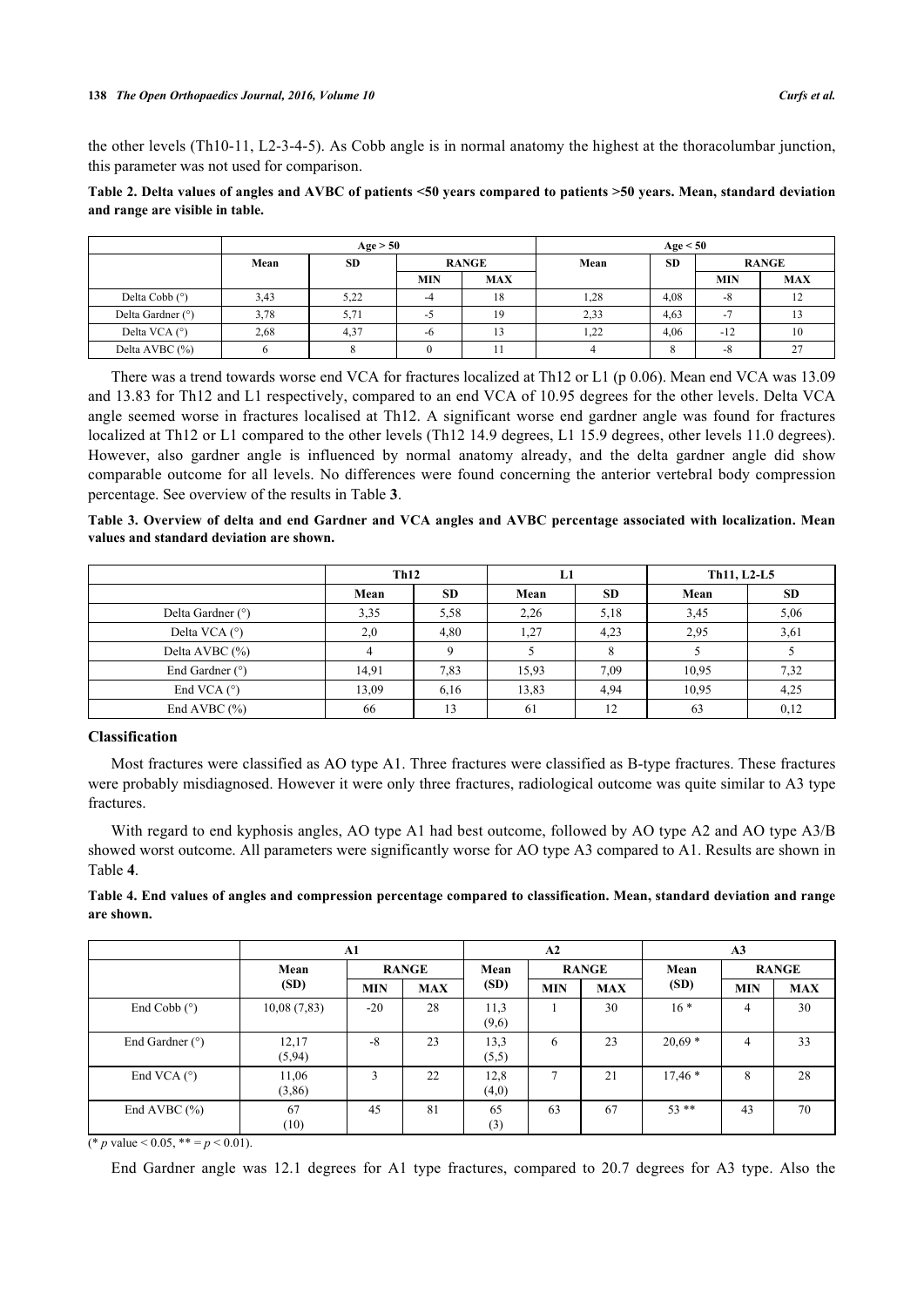progression is higher in A3 type, shown by a delta gardner angle of 2.1 degrees for A1 and 6.2 degrees for A3. A2 type fractures had a mean end Gardner angle of 13.3 degrees and mean delta angle of 3.9 degrees (Fig. **[2](#page-4-0)**).

<span id="page-4-0"></span>

**Fig. (2).** Results of AO classification versus Gardner angle A3 type fractures have worse outcome than A1 and A2 type fractures.

The end AVBC was 67% for A1, 65% for A2 and 53% for A3 type fractures  $(P < 0.01)$ . The delta AVBC was highest for AO type A3 fractures, with values of respectively  $2\%$ ,  $4\%$  and  $10\%$  for A1, A2 and A3 fractures ( $p< 0.01$ ).

Also VCA showed worst results for A3 type fractures. Delta VCA was 1.0 degrees for A1, 3.9 degrees for A2 and 4.2 degrees for A3 fractures. End VCA was respectively 11.1 degrees, 12.8 degrees and 17.5 degrees for A1, A2 and A3.

Cobb angles increased also with AO classification, with a mean end Cobb angle of 10.1 degrees for A1, 11.3 degrees for A2 and 16.0 degrees for A3. The increase of Cobb angle during time was 1.8 degrees for A1, 2.9 degrees for A2 and 4.1 degrees for A3.

End Gardner, Cobb or VCA angles of more than 20 degrees or delta angles of more than 10 degrees, seem of clinical importance because of their possible influence on the sagital balance. Therefor we measured the percentage of fractures that met these criteria, and noticed that 30-50% of all AO type A3 fractures had such angles (Table **[5](#page-4-1)**).

<span id="page-4-1"></span>**Table 5. Overview of angles versus AO classification. Percentage of fractures with delta angle of more than 10 degrees or end kyphotic angle of more than 20 degrees.**

| AO             | <b>Number</b> | Cobb<br>(% of all fractures) |             | Gardner<br>(% of all fractures |       | <b>VCA</b><br>(% of all fractures) |             |  |
|----------------|---------------|------------------------------|-------------|--------------------------------|-------|------------------------------------|-------------|--|
|                |               | Delta $(>10)$                | End $(>20)$ | End $(>20)$<br>Delta $(>10)$   |       | Delta $(>10)$                      | End $(>20)$ |  |
| A1             | 48            | 2.1%                         | $10.4\%$    | 4.2%                           | 6.3%  | $0\%$                              | 2,1%        |  |
| A <sub>2</sub> |               | 22.2%                        | 22.2%       | 22,2%                          | 11.1% | 11,1%                              | 11,1%       |  |
| A <sub>3</sub> | 13            | 30,8%                        | 30,8%       | 38,5%                          | 53.8% | 30.8%                              | 30,8%       |  |
| B              |               | $0\%$                        | 33,3%       | $0\%$                          | 66,7% | $0\%$                              | 66,7%       |  |

# **DISCUSSION**

This study was intended to predict progressive posttraumatic kyphosis after a thoracolumbar fracture based on plain radiographs. AO-type A3 fractures appear to be at risk of progression of kyphosis, with 30-50% of the fractures have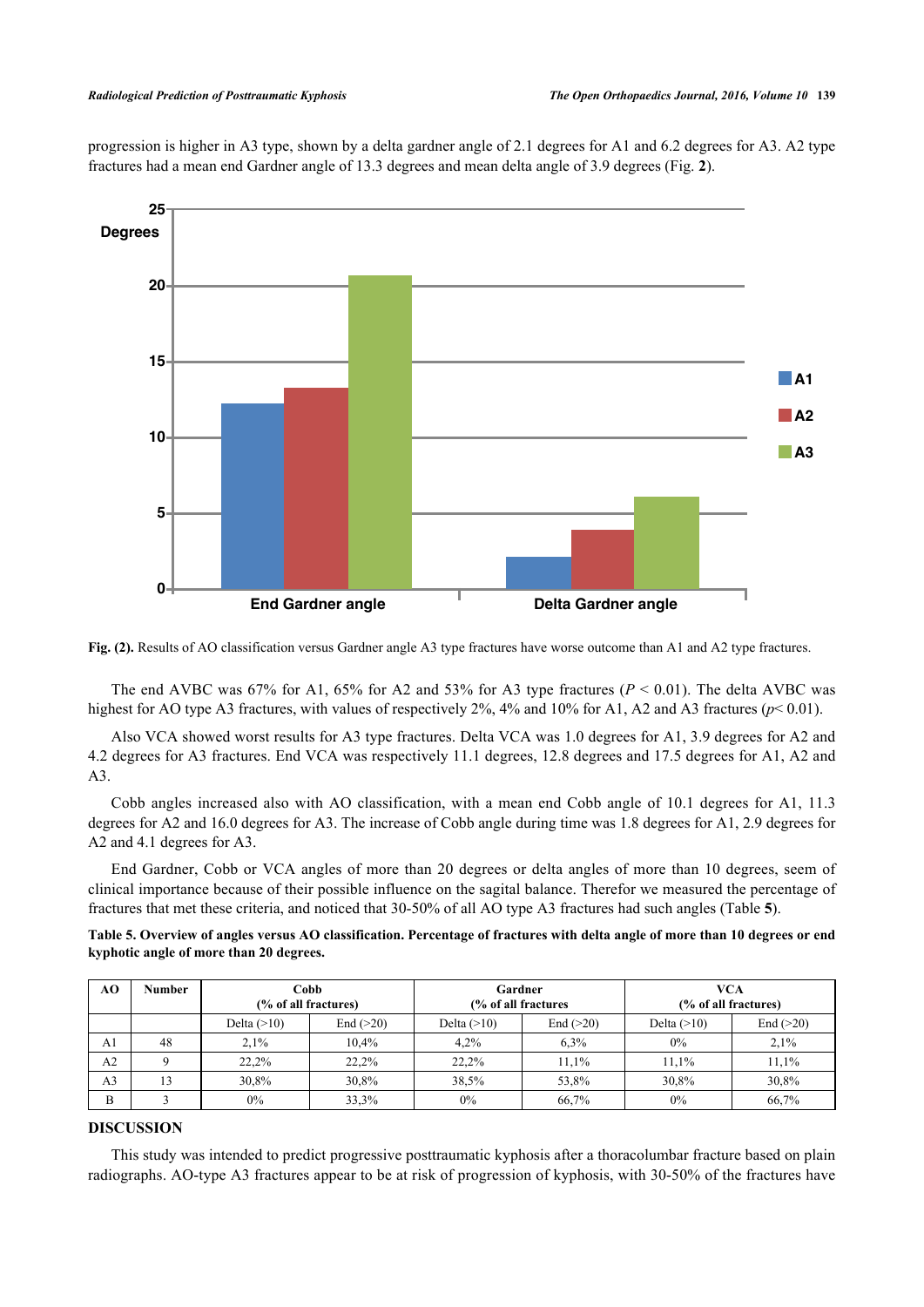end kyphotic angles of more than 20 degrees. Localization at Th12-L1 and age above 50 years also seem to be risk factors for significant posttraumatic kyphosis. These findings should be used in patient counseling and a meticulous evaluation by weekly radiographs of progression of kyphosis is recommended to determine the treatment strategy. CT should be used to judge the end plate comminution and vertebral body involvement. Careful analysis of concomitant injury of the posterior ligament complex (PLC) by means of a MRI could be advocated in these fractures.

Involvement of the posterior column in fracture morphology could also be suggested on PA radiographs by an increased distance of the vertical pedicle or on axial CT-images by the separation of a facet joint. It is important to pay attention to the position of the processes spinosi on the sagittal view, and the distance between the pedicles and processes spinosi on the coronal view of plain radiographs and CT-scans (Schnake *et al*.)[[18\]](#page-7-10).

Misinterpretation of the integrity of the PLC may explain the higher rate of progression to kyphotic deformity of A3 fractures. In case of involvement of the posterior ligament complex a fracture should be classified as B type fracture, and then surgical treatment is recommended. In Figs. (**[3](#page-5-0)** & **[4](#page-5-1)**) we show some X-rays of such a A3 type fracture with worse outcome.

<span id="page-5-0"></span>

**Fig. (3).** Direct trauma X-rays and CT of a 37-year old male with a L1 fracture, classified as a burst fracture (A3 type). There is minimal angulation or kyphosis, and there are no signs of involvement of the posterior ligament complex. Gardner angle  $= 16$ degrees. VCA = 10 degrees.  $3a$ =sagittal view;  $3b$ = PA-view;  $3c$  = sagittal CT;  $3d$  = sagittal X-rays with Gardner angle (red line) and VCA (black line).

Schnake *et al.* [\[18](#page-7-10)] performed a study on the reliability of fracture classification, mainly for B-fractures. They found that initially almost 42% of the B-type fractures were misdiagnosed as type A. Compared to our findings Schnake *et al.* [\[18](#page-7-10)] listed a vertebral kyphotic angle of >15 degrees, a pronounced compression of vertebral cancellous bone despite minimal reduced anterior vertebral height, and a considerably reduced anterior vertebral height of over 50% to be considered as red flag symptoms.

Oner *et al.* [[19\]](#page-7-11) suggested to integrate MRI findings into future classification schemes of thoracolumbar spine fractures for a better diagnosis and prognosis of the fractures. In the STIR sequences the presence of a high signal indicates injury in the PLC area. In our study, MRI had not been performed routinely in all patients.

<span id="page-5-1"></span>However, in 2002 Öner *et al.* [\[20\]](#page-7-12) also published a study in which conservative and operative treatment of thoracolumbar fractures were compared, and routinely trauma MRI was made to identify predictors for worse outcome. They concluded that an unfavorable outcome was related to the progression of kyphosis. In the conservative group this seemed predictable concerning the endplate comminution and vertebral body involvement. In the operatively treated group, recurrence of the kyphotic deformity was predictable by the lesion of the posterior longitudinal ligamentary complex together with endplate comminution and vertebral body involvement. So, misinterpretation of the PLC might be one of the issues related to posttraumatic kyphosis, but end plate comminution and vertebral body involvement also seem to be of importance. This is shown by the AVBC parameters, and in our results this parameters is negatively influenced by age and classification (worse outcome age < 50 years and in A3 fractures).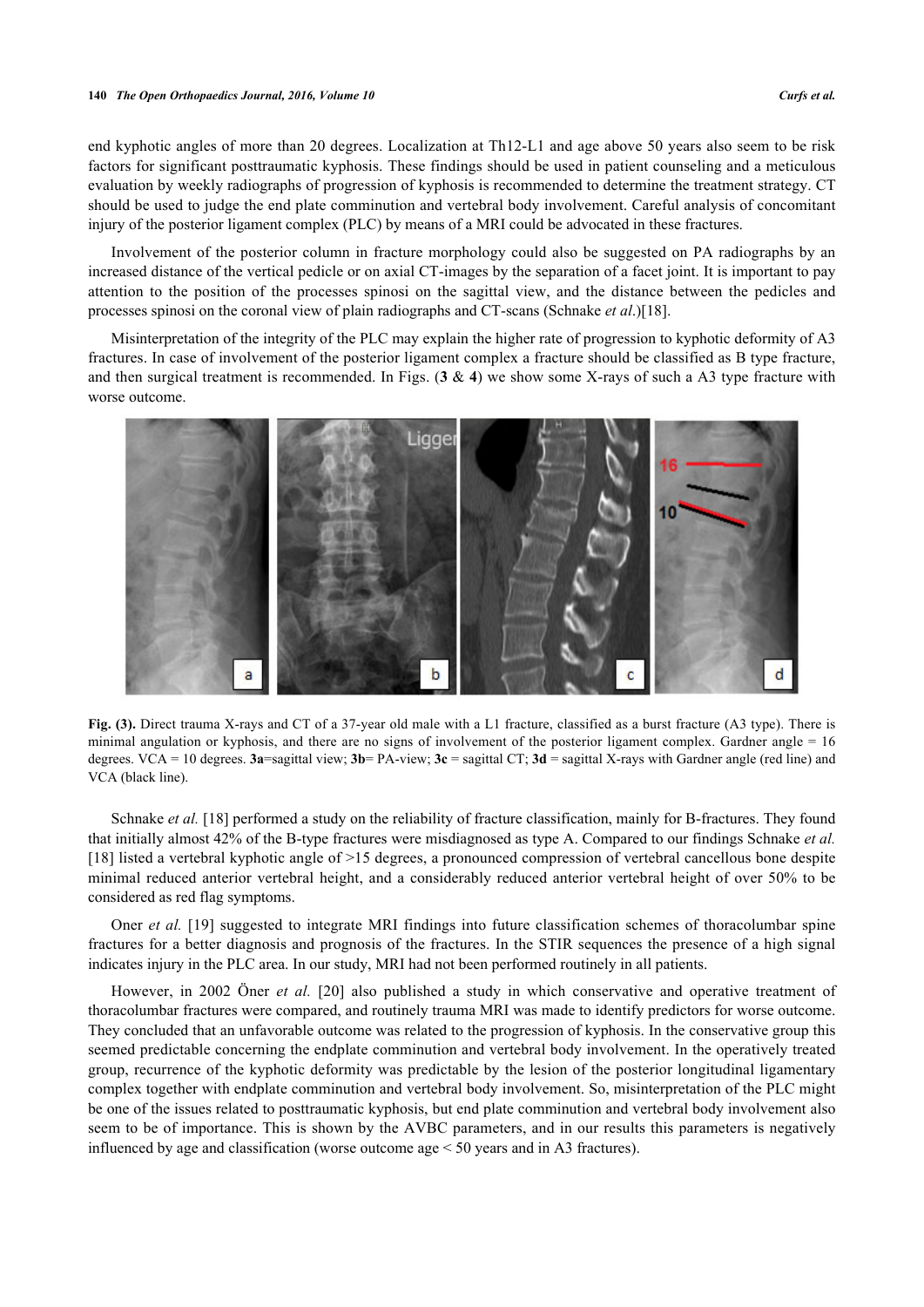

**Fig. (4).** Eight weeks post-trauma X-rays of the patient in Fig. (**[3](#page-5-0)**). There is an increase of kyphosis and height loss. On the lateral radiograph a little gap in the facet joint is seen, which could be a sign of involvement of the PLC. Gardner angle = 27 degrees. VCA = 20 degrees. **4a** = sagittal X-ray, suggestion of little gap in facet joint is marked with an arrow; **4b** = PA view; **4c** = sagittal radiograph with Gardner angle (red line) and VCA (black line).

In our study clinical outcomes were not included, but in literature kyphotic deformity is considered to have a positive association with chronic back pain [\[12](#page-7-5) - [14\]](#page--1-0). Therefore, it is considered important to investigate whether principal morphology and patient demographics are of influence on the progression of kyphosis.

We are aware of the limitations of this study. The population is relatively small and existed of patients with a wide range of age. Furthermore we could not analyze the sagittal balance of the individual spinal column, since full spine radiographs were not available. Ideally, these are also available at pre-injury stage for optimal comparison, although this is practically not feasible.

#### **CONCLUSION**

In conclusion however, all AO-type A3 fractures, mainly in patients older than 50 years, and localized at the thoracolumbar junction, appear to be at risk of progression of kyphosis. These findings should be used in patient counseling and a meticulous evaluation of the fracture is recommended to assess vertebral body involvement and the integrity of the PLC. Weekly radiographs are recommended, and CT and/or a routinely MRI should be considered in these cases, to determine the treatment strategy.

# **CONFLICT OF INTEREST**

The authors confirm that this article content has no conflict of interest.

#### **ACKNOWLEDGEMENTS**

Declared none.

# **REFERENCES**

<span id="page-6-0"></span>[1] Fisher CG, Noonan VK, Dvorak MF. Changing face of spine trauma care in North America. Spine (Phila Pa 1976) 2006; 15(31)(11 Suppl): S2-8. discussion S36.

[\[http://dx.doi.org/10.1097/01.brs.0000217948.02567.3a](http://dx.doi.org/10.1097/01.brs.0000217948.02567.3a)]

- <span id="page-6-1"></span>[2] Hu R, Mustard CA, Burns C. Epidemiology of incident spinal fracture in a complete population. Spine (Phila Pa 1976) 1996; 21(4): 492-9. [\[http://dx.doi.org/10.1097/00007632-199602150-00016](http://dx.doi.org/10.1097/00007632-199602150-00016)]
- <span id="page-6-2"></span>[3] Denis F. The three column spine and its significance in the classification of acute thoracolumbar spinal injuries. Spine 1983; 8(8): 817-31. [\[http://dx.doi.org/10.1097/00007632-198311000-00003](http://dx.doi.org/10.1097/00007632-198311000-00003)] [PMID: [6670016\]](http://www.ncbi.nlm.nih.gov/pubmed/6670016)
- <span id="page-6-3"></span>[4] Willén J, Anderson J, Toomoka K, Singer K. The natural history of burst fractures at the thoracolumbar junction. J Spinal Disord 1990; 3(1): 39-46.

[\[http://dx.doi.org/10.1097/00002517-199003000-00007](http://dx.doi.org/10.1097/00002517-199003000-00007)] [PMID: [2151984\]](http://www.ncbi.nlm.nih.gov/pubmed/2151984)